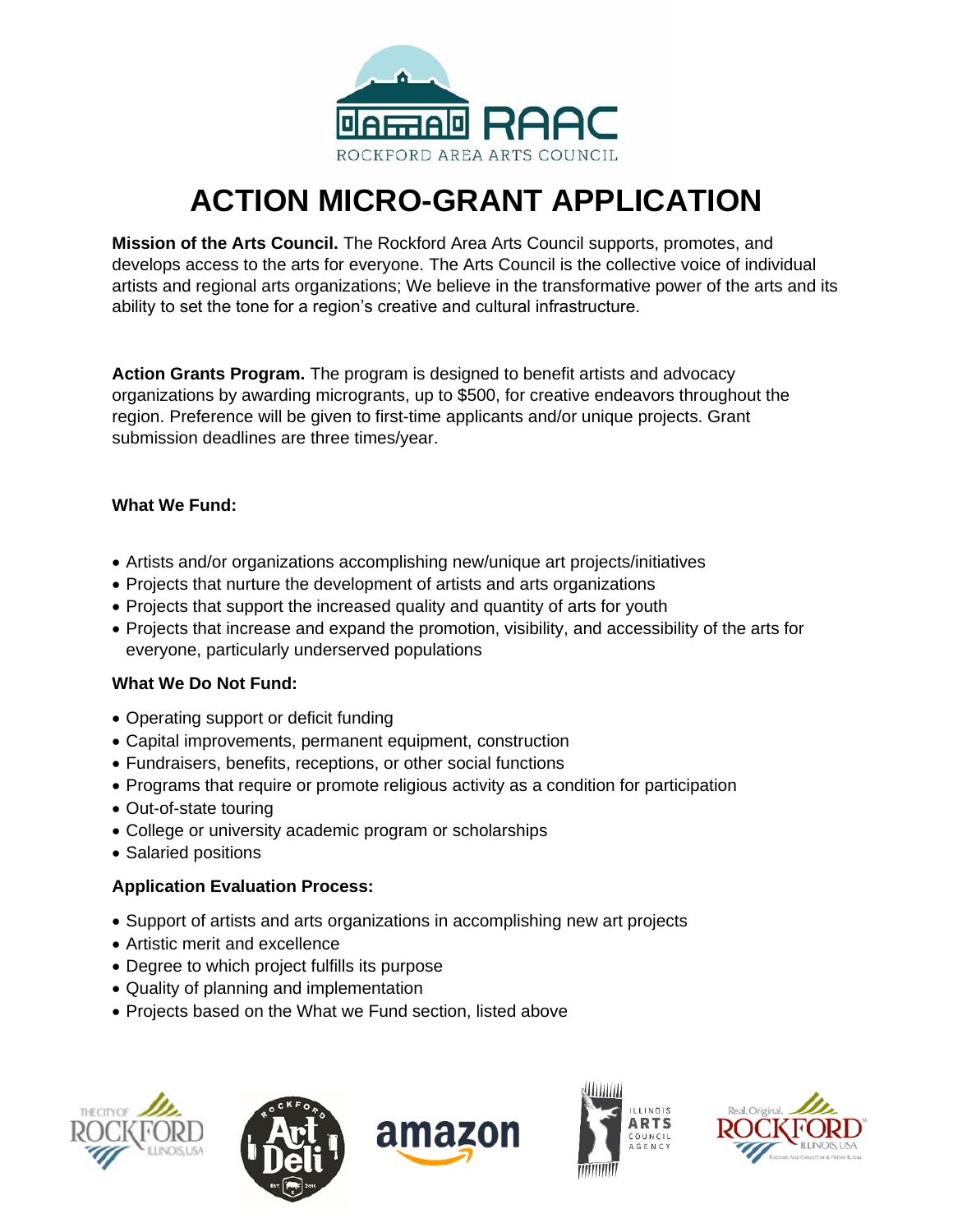# **ACTION MICRO-GRANT APPLICATION**

**Email completed application to [info@artsforeveryone.com](mailto:info@artsforeveryone.com)**

**Organization or Individual's Name:** 

**Mission Statement of Organization or Individual:**

**Project Goal:**

**Amount Requested: \$**

**Proposed Project Description:**

**Total Cost of Project: \$**

**Proposed Project Time-frame** (estimated start date + completion date):

(more)